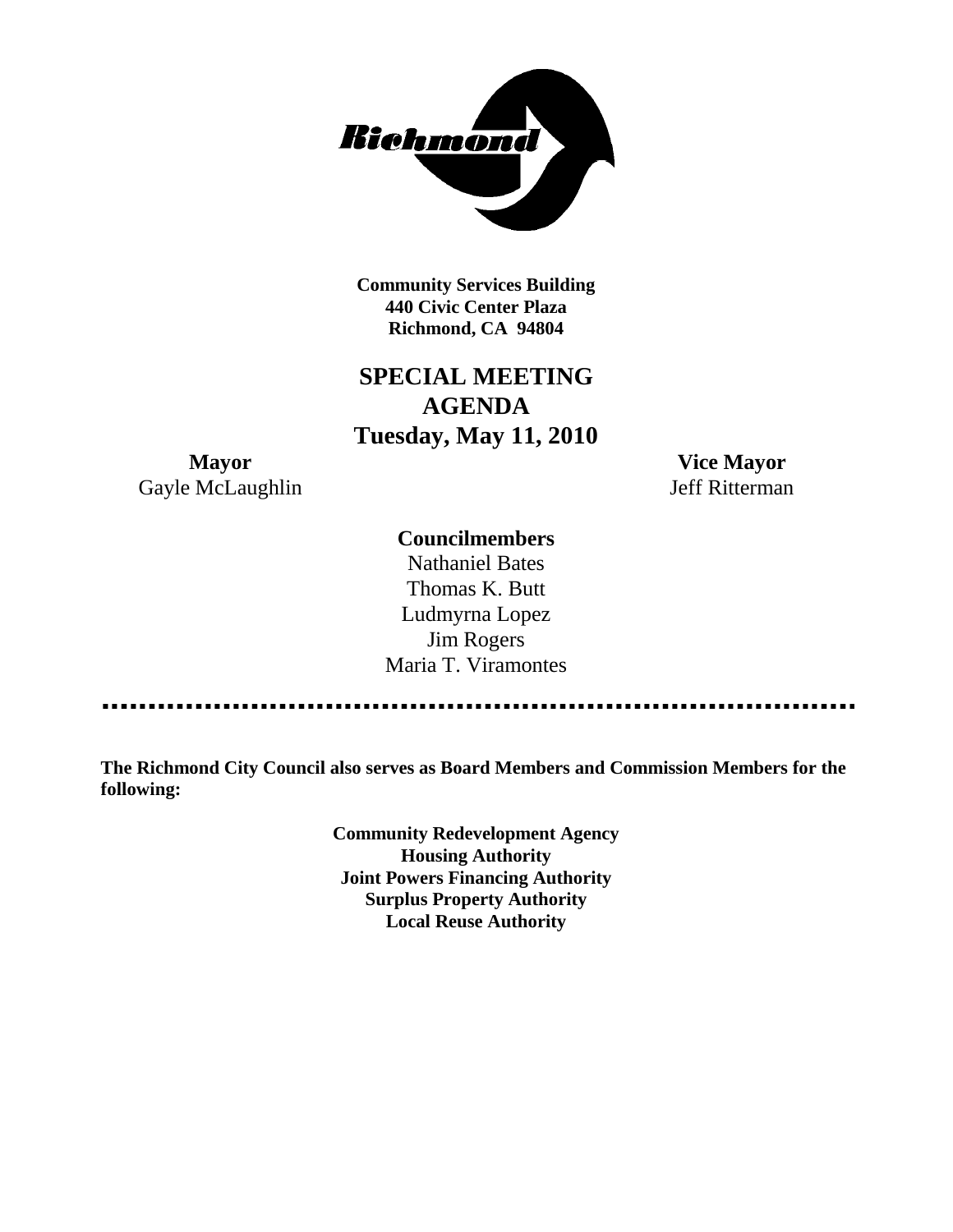# **MEETING PROCEDURES**

The City of Richmond encourages community participation at its City Council meetings and has established procedures that are intended to accommodate public input in a timely and time-sensitive way. As a courtesy to all members of the public who wish to participate in City Council meetings, please observe the following procedures:

**PUBLIC COMMENT ON AGENDA ITEMS:** Anyone who desires to address the City Council on items appearing on the agenda must complete and file a pink speaker's card with the City Clerk **prior** to the City Council's consideration of the item. Once the City Clerk has announced the item and discussion has commenced, no person shall be permitted to speak on the item other than those persons who have submitted their names to the City Clerk. Your name will be called when the item is announced for discussion. **Each speaker will be allowed TWO (2) MINUTES to address the City Council on NON-PUBLIC HEARING items listed on the agenda.**

**OPEN FORUM FOR PUBLIC COMMENT:** Individuals who would like to address the City Council on matters not listed on the agenda or on **Presentations, Proclamations and Commendations, Report from the City Attorney, or Reports of Officers** may do so under Open Forum. All speakers must complete and file a pink speaker's card with the City Clerk **prior** to the commencement of Open Forum. **The amount of time allotted to individual speakers shall be determined based on the number of persons requesting to speak during this item. The time allocation for each speaker will be as follows: 15 or fewer speakers, a maximum of 2 minutes; 16 to 24 speakers, a maximum of 1 and one-half minutes; and 25 or more speakers, a maximum of 1 minute.**

### **SPEAKERS ARE REQUESTED TO OCCUPY THE RESERVED SEATS IN THE FRONT ROW BEHIND THE SPEAKER'S PODIUM AS THEIR NAME IS ANNOUNCED BY THE CITY CLERK.**

**CONSENT CALENDAR:** Consent Calendar items are considered routine and will be enacted, approved or adopted by one motion unless a request for removal for discussion or explanation is received from the audience or the City Council. A member of the audience requesting to remove an item from the Consent Calendar must complete and file a speaker's card with the City Clerk **prior to the City Council's consideration of Agenda Review.** An item removed from the Consent Calendar may be placed anywhere on the agenda following the City Council's agenda review.

*The City Council's adopted Rules of Procedure recognize that debate on policy is healthy; debate on personalities is not. The Chairperson has the right and obligation to cut off discussion that is too personal, too loud, or too crude.*

**\*\*\*\*\*\*\*\*\*\*\*\*\*\*\*\*\*\*\*\*\*\*\*\*\*\*\*\*\*\*\*\*\*\*\*\*\*\*\*\*\*\*\*\*\*\*\*\*\*\*\*\*\*\*\*\*\*\***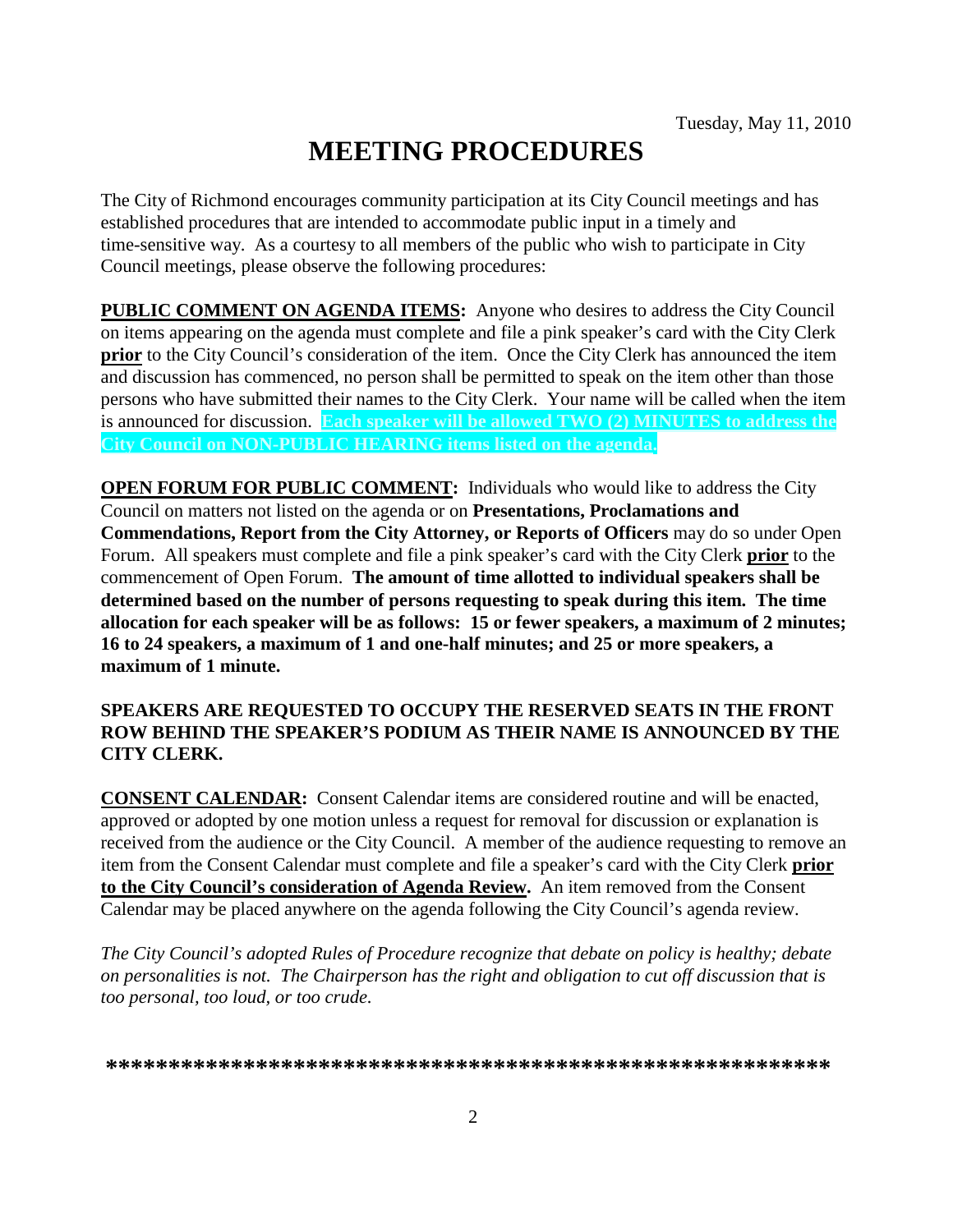# **EVENING OPEN SESSION**

6:00 p.m.

### **A. ROLL CALL**

### **B. PUBLIC COMMENT**

### **C. ADJOURN TO CLOSED SESSION**

## **CLOSED SESSION**

Shimada Room of the Community Services Building

### **A. CITY COUNCIL**

**A-1.** CONFERENCE WITH LEGAL COUNSEL - EXISTING LITIGATION (Subdivision [a] of Government Code Section 54956.9):

Two Cases

**A-2.** CONFERENCE WITH LEGAL COUNSEL - ANTICIPATED LITIGATION (Initiation of litigation pursuant to Subdivision (c) of Section 54956.9):

One Case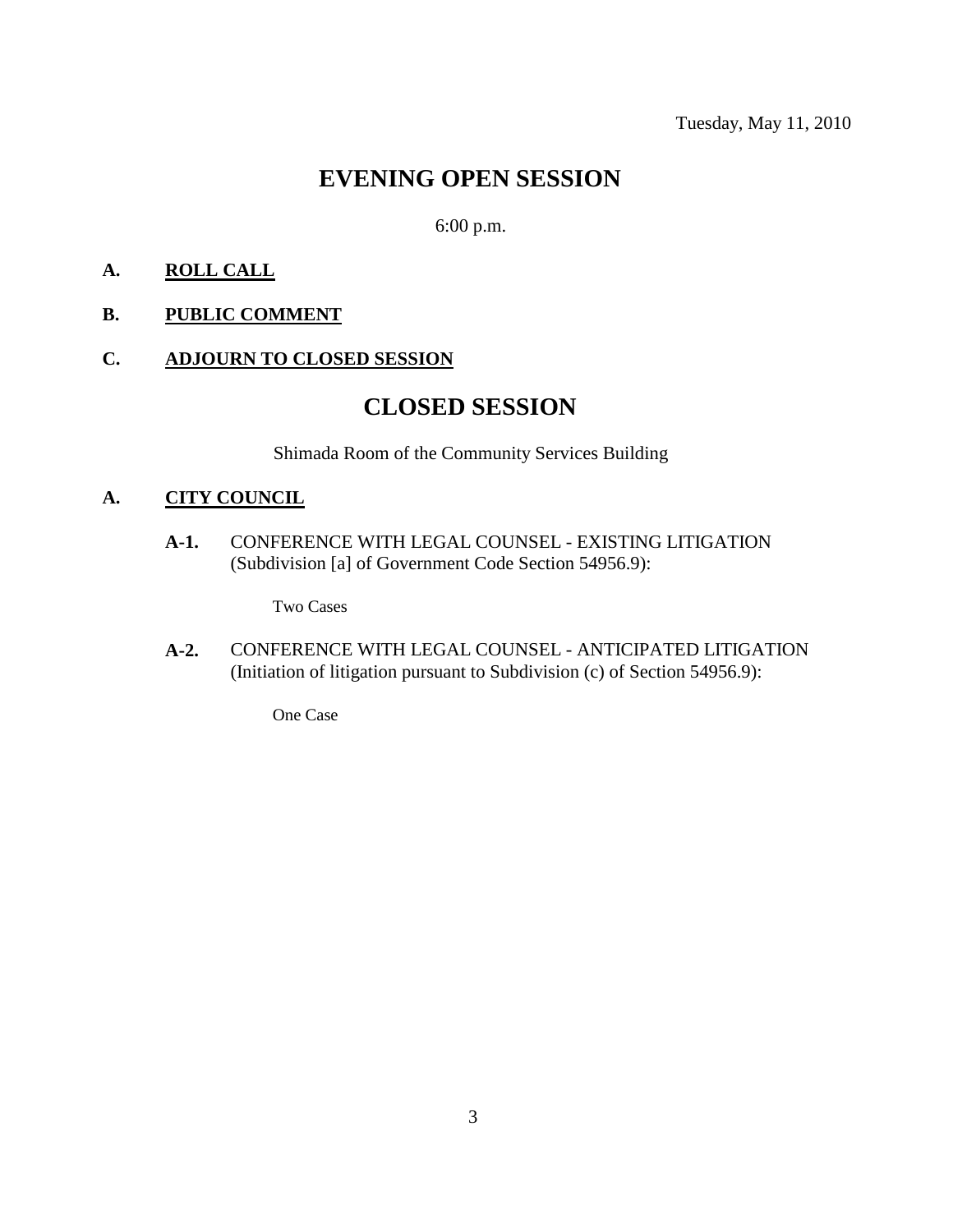### **RICHMOND CITY COUNCIL**

#### 6:30 p.m.

#### **A. ROLL CALL**

#### **B. STATEMENT OF CONFLICT OF INTEREST**

#### **C. OPEN FORUM FOR PUBLIC COMMENT**

#### **D. AGENDA REVIEW**

### **E. REPORT FROM THE CITY ATTORNEY OF FINAL DECISIONS MADE AND NON-CONFIDENTIAL DISCUSSIONS HELD DURING CLOSED SESSION**

#### **F. SETTLEMENT AGREEMENT AND RESOLUTION RESCINDING BALLOT MEASURE**

**F-1.** CONSIDER and APPROVE a proposed settlement agreement with Chevron USA. Terms of that proposed settlement include, but are not limited to, the following: (1) The City will dismiss its appeal of the trial court decision invaliding Measure T, adopted by Richmond voters at the November 2, 2008, election; (2) Chevron waives the prejudgment interest in the Measure T litigation (approximately \$1.2 million); (3) Chevron agrees that the proposed initiative measure petition that would amend the Utility User's Tax (UUT) and is currently being circulated for signatures will not be submitted; (4) Chevron agrees that the City will receive Community Benefits Agreement (CBA) benefits regarding fenceline air quality monitoring, the Bay Trail, and \$2 million in funding for Greenprint, provided that the Greenprint funds will be paid in three equal installments beginning on July 1, 2010; (5) In addition to its liability under the current UUT and Business License Tax, Chevron will make payments for the next 15 years totaling \$114 million in new revenue: (a) In each of the first two years beginning in FY 2011-2012, Chevron will pay the City \$10 million in new revenue. These payments are in addition to the \$5 million Chevron agreed to pay the City in each of the next two years under a previous settlement regarding UUT tax liability. (b) In each of years 3-5, Chevron will pay the City an additional \$13 million. (c) In each of the years 6-10, Chevron will pay the City an additional \$7 million. (d) In each of the years 11-15, Chevron will pay an additional \$4 million; (6) In the event a new tax measure is enacted by voters during the term of this proposed agreement that would otherwise increase Chevron's tax liability, Chevron will continue to be obligated to pay these amounts, but will not be required to pay any additional amounts that would be due under the new tax;